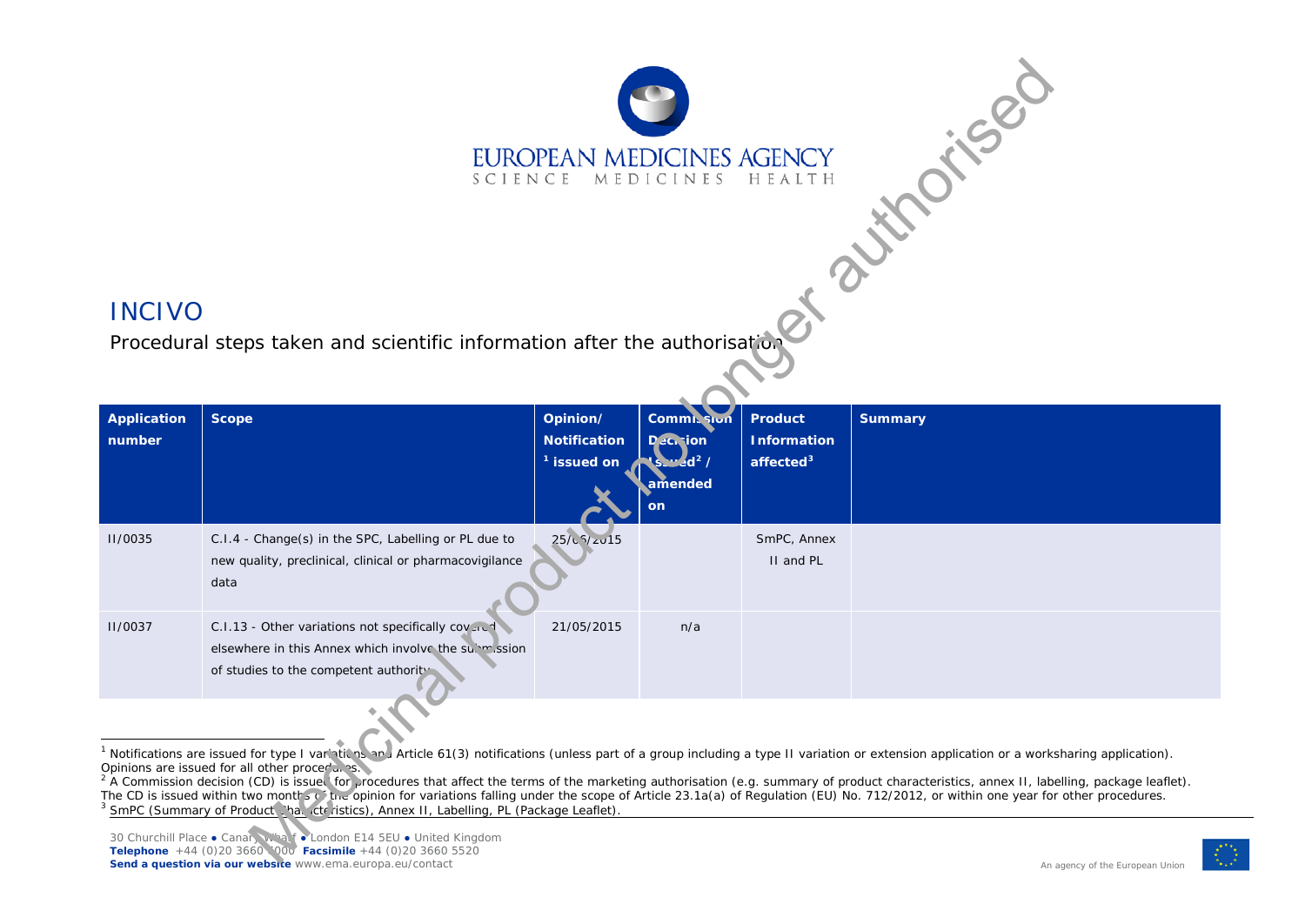| <b>II/0030</b>                      | C.I.13 - Other variations not specifically covered<br>elsewhere in this Annex which involve the submission<br>of studies to the competent authority                                                                                                                                                                                                                                                                                                                                                                  | 26/02/2015 | n/a        |                       |                                                                                                                                                                                                                                                                                                                                                               |  |
|-------------------------------------|----------------------------------------------------------------------------------------------------------------------------------------------------------------------------------------------------------------------------------------------------------------------------------------------------------------------------------------------------------------------------------------------------------------------------------------------------------------------------------------------------------------------|------------|------------|-----------------------|---------------------------------------------------------------------------------------------------------------------------------------------------------------------------------------------------------------------------------------------------------------------------------------------------------------------------------------------------------------|--|
| <b>II/0034</b>                      | Update of sections 4.2, 4.4, 4.8 and 5.1 of the SmPC<br>in in order to reflect the results of study VX-<br>950HPC3008 in HCV/HIV co-infected patients.<br>In addition, the MAH took the opportunity to<br>substitute the word 'subjects' for 'patients' in the<br>description of the C211 study description in section<br>5.1 of the SmPC.<br>The Package Leaflet is updated accordingly.<br>C.I.4 - Change(s) in the SPC, Labelling or PL due to<br>new quality, preclinical, clinical or pharmacovigilance<br>data | 18/12/2014 | 22/01/2015 | SmPC and PL           | In this cycle  variation the product information of Incivo<br>has been updated to include the results of the Phase 3b<br>Stu. 'v vX-950HPC3008 (Study HPC3008) in hepatitis C<br>Virus (HCV) treatment naïve and treatment-experienced<br>subjects with genotype 1 chronic hepatitis C and human<br>immunodeficiency virus type 1 (HCV-1/HIV-1) co-infection. |  |
| IB/0036                             | B.II.f.1.z - Stability of FP - Change in the shelf-life or<br>storage conditions of the finished product - Other<br>variation                                                                                                                                                                                                                                                                                                                                                                                        | 07/01/2015 | n/a        |                       |                                                                                                                                                                                                                                                                                                                                                               |  |
| <b>II/0033</b>                      | C.I.11.z - Introduction of, or change(s) to, the<br>obligations and conditions of a marketing<br>authorisation, including the RMP - Other variatic                                                                                                                                                                                                                                                                                                                                                                   | 12/2014    | n/a        |                       |                                                                                                                                                                                                                                                                                                                                                               |  |
| PSUV/0028                           | Periodic Safety Update                                                                                                                                                                                                                                                                                                                                                                                                                                                                                               | 23/10/2014 | 16/12/2014 | SmPC and<br>Labelling | Please refer to Incivo PSUV-28 EPAR: Scientific conclusions<br>and grounds recommending the variation to the terms of<br>the marketing authorisation.                                                                                                                                                                                                         |  |
| IB/0032                             | B.I.d.1.a.4 - Stability of A <sub>2</sub> - C, ange in the re-test<br>period/storage period - Tx, multion or introduction of a<br>re-test period/stora je priod supported by real time<br>data                                                                                                                                                                                                                                                                                                                       | 28/10/2014 | n/a        |                       |                                                                                                                                                                                                                                                                                                                                                               |  |
| <b>INCIVO</b><br>$D \cap \sim \sim$ |                                                                                                                                                                                                                                                                                                                                                                                                                                                                                                                      |            |            |                       |                                                                                                                                                                                                                                                                                                                                                               |  |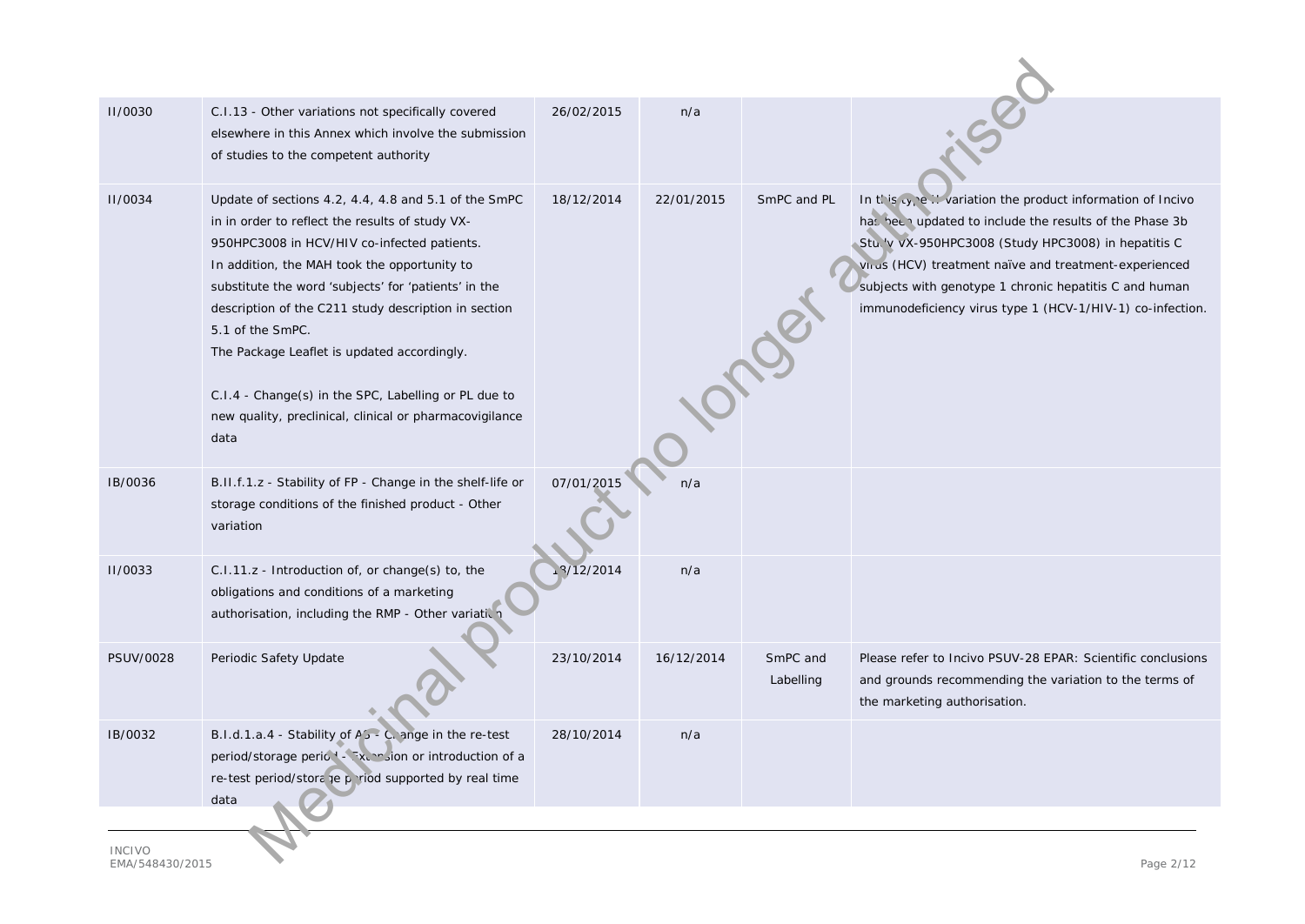| II/0026/G                                    | This was an application for a group of variations.<br>A group of two type II variations to update sections<br>4.5 and 5.2 of the SmPC to reflect the results of 2 in<br>vitro studies. One study to investigate the potential<br>induction of CYP1A2, 2B6, 2C19 and 3A4 by<br>telaprevir and its isomer in human hepatocytes and<br>another study to investigate the inhibition of<br>SLC22A2 (OCT2), SLC47A1 (MATE1) and SLC47A2<br>(MATE2-K) by telaprevir and its isomer.<br>C.I.4 - Change(s) in the SPC, Labelling or PL due to<br>new quality, preclinical, clinical or pharmacovigilance<br>data<br>C.I.4 - Change(s) in the SPC, Labelling or PL due to<br>new quality, preclinical, clinical or pharmacovigilance<br>data | 24/07/2014<br>Courting 10 | 16/12/2014 | SmPC | The MAH has subn it to a group of two type II variations to<br>reflect in the S nPc the results of 2 in vitro studies.<br>Study FK1/40. investigated the potential induction of<br>CYP A 2, Pbc, 2C19 and 3A4 by telaprevir and its isomer<br>VR. 12.394 in human hepatocytes and study FK10489 to<br>investigate the inhibition of SLC22A2 (OCT2), SLC47A1<br>(Mu <sub>r</sub> TE1) and SLC47A2 (MATE2-K) by telapravir and VRT-<br>127394.<br>Results do not show a relevant inhibition by telaprevir of<br>the organic cation transporter (OCT) OCT2. Telaprevir is a<br>weak in vitro inhibitor of the transporters multidrug and<br>toxin extrusion (MATE) MATE1 and MATE2 K with an IC50<br>of 28.3 µM and 32.5 µM, respectively. The clinical<br>implications of this finding are currently unknown and this<br>information is refected in the SmPC.<br>Telaprevir may potentially increase plasma concentrations<br>of medicinal products in which excretion is dependent upon<br>multidrug and toxin extrusion (MATE) 1 and MATE2 K. the<br>interaction with metformin was reflected on table 2 on the<br>interactions with other medicinal products. Close<br>monitoring of metformin efficacy and safety is<br>recommended when starting or stopping INCIVO in patients<br>receiving metformin. A dose adjustment of metformin may<br>be necessary. |  |  |  |
|----------------------------------------------|------------------------------------------------------------------------------------------------------------------------------------------------------------------------------------------------------------------------------------------------------------------------------------------------------------------------------------------------------------------------------------------------------------------------------------------------------------------------------------------------------------------------------------------------------------------------------------------------------------------------------------------------------------------------------------------------------------------------------------|---------------------------|------------|------|----------------------------------------------------------------------------------------------------------------------------------------------------------------------------------------------------------------------------------------------------------------------------------------------------------------------------------------------------------------------------------------------------------------------------------------------------------------------------------------------------------------------------------------------------------------------------------------------------------------------------------------------------------------------------------------------------------------------------------------------------------------------------------------------------------------------------------------------------------------------------------------------------------------------------------------------------------------------------------------------------------------------------------------------------------------------------------------------------------------------------------------------------------------------------------------------------------------------------------------------------------------------------------------------------------------------------------------------------------------|--|--|--|
| IB/0029                                      | C.I.11.z - Introduction of, or change(s), $\eta$ , the<br>obligations and conditions of a marketing<br>authorisation, including the RM $\rightarrow$ - C ther variation                                                                                                                                                                                                                                                                                                                                                                                                                                                                                                                                                            | 09/07/2014                | n/a        |      |                                                                                                                                                                                                                                                                                                                                                                                                                                                                                                                                                                                                                                                                                                                                                                                                                                                                                                                                                                                                                                                                                                                                                                                                                                                                                                                                                                |  |  |  |
| <b>PSUV/0024</b>                             | Periodic Safety Upd. te                                                                                                                                                                                                                                                                                                                                                                                                                                                                                                                                                                                                                                                                                                            | 25/04/2014                | 19/06/2014 | SmPC | Please refer to: H-2313-PSUV-24 "Scientific conclusions<br>and grounds recommending the variation to the terms of<br>the marketing authorisation."                                                                                                                                                                                                                                                                                                                                                                                                                                                                                                                                                                                                                                                                                                                                                                                                                                                                                                                                                                                                                                                                                                                                                                                                             |  |  |  |
| <b>INCIVO</b><br>T A A / T A O A Q O / Q A T | $Dog \approx 2/11$                                                                                                                                                                                                                                                                                                                                                                                                                                                                                                                                                                                                                                                                                                                 |                           |            |      |                                                                                                                                                                                                                                                                                                                                                                                                                                                                                                                                                                                                                                                                                                                                                                                                                                                                                                                                                                                                                                                                                                                                                                                                                                                                                                                                                                |  |  |  |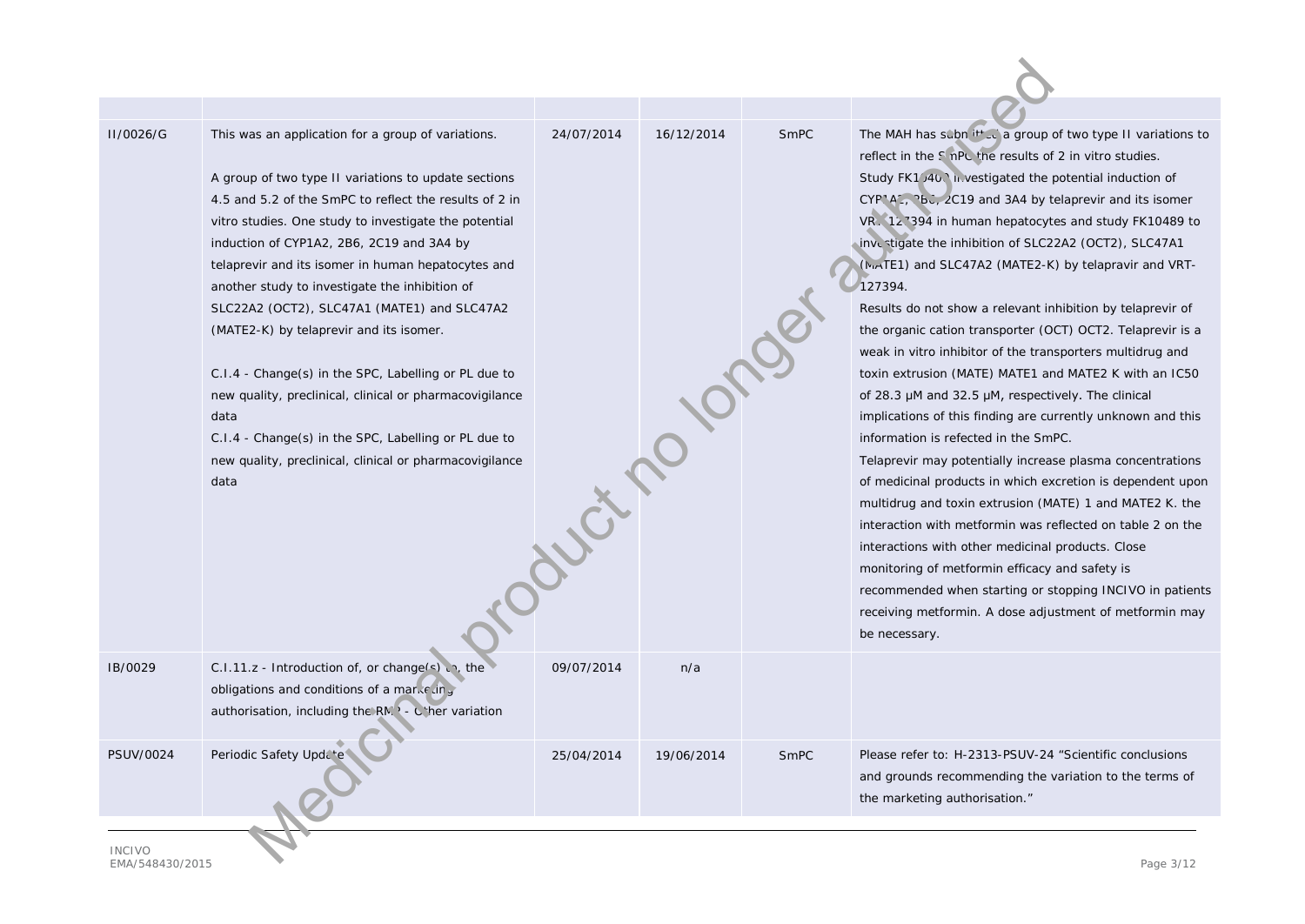| <b>II/0027</b>   | The MAH provides the report of the survey of the<br>medical education program amongst HCV treating<br>physicians to mitigate the risk for rash and severe<br>cutaneous adverse reactions (SCARs). This survey is<br>a requirement as laid down in the RMP.<br>C.I.13 - Other variations not specifically covered<br>elsewhere in this Annex which involve the submission<br>of studies to the competent authority                                    | 25/04/2014 | n/a        |             | The company has eval all a the awareness of Incivo<br>associated dermatelogy all effects and of the Incivo Rash<br>Education Pron an. through an online survey with 415<br>Incivo-prescricing physicians. The results suggest a<br>generally queu understanding of the risks and management<br>of civi-associated skin events. A second wave survey is<br>pla, ned 18 months after the conduct of the presently<br>reported survey.                                                                                                                                                                                                                                                                                                   |  |
|------------------|------------------------------------------------------------------------------------------------------------------------------------------------------------------------------------------------------------------------------------------------------------------------------------------------------------------------------------------------------------------------------------------------------------------------------------------------------|------------|------------|-------------|---------------------------------------------------------------------------------------------------------------------------------------------------------------------------------------------------------------------------------------------------------------------------------------------------------------------------------------------------------------------------------------------------------------------------------------------------------------------------------------------------------------------------------------------------------------------------------------------------------------------------------------------------------------------------------------------------------------------------------------|--|
| <b>II/0022</b>   | Update of sections 4.2 and 4.4 of the SmPC with a<br>description of decompensated liver disease,<br>information on the laboratory parameter albumin and<br>a warning regarding anemia in patients with<br>advanced liver disease. The changes were made at<br>the request of CHMP further to the assessment of<br>PSUR 3.<br>C.I.4 - Change(s) in the SPC, Labelling or PL due to<br>new quality, preclinical, clinical or pharmacovigilance<br>data | 20/03/2014 | 19/06/2014 |             | A review of available data on the use of telaprevir, in<br>combination with peginterferon and ribavirin, in patients<br>with cirrhosis did not find evidence that telaprevir<br>contributes to mortality in such patients. However as a<br>precautionary measure the product information is updated<br>to provide further clarification of the concept of<br>decompensated liver disease, as well as to include a<br>recommendation not to use telaprevir based triple therapy<br>if albumin is $<$ 3.3 g/L. In addition a further warning is<br>added to section 4.4 to emphasize that close monitoring<br>and early management of adverse events are<br>recommended when INCIVO is used in patients with<br>advanced liver disease. |  |
| IB/0025          | B.II.d.2.d - Change in test procedure for the finished<br>product - Other changes to a test procedure<br>(including replacement or addition)                                                                                                                                                                                                                                                                                                         | 06/02/2014 | n/a        |             |                                                                                                                                                                                                                                                                                                                                                                                                                                                                                                                                                                                                                                                                                                                                       |  |
| <b>PSUV/0021</b> | Periodic Safety Update                                                                                                                                                                                                                                                                                                                                                                                                                               | 24/10/2013 | 18/12/2013 | SmPC and PL | Please refer to: H-2313-PSUV-21 "Scientific conclusions<br>and grounds recommending the variation to the terms of<br>the marketing authorisation."                                                                                                                                                                                                                                                                                                                                                                                                                                                                                                                                                                                    |  |
| <b>II/0019</b>   | Section 4.5 of the S, PC is updated with the results<br>of a drug a cq reflection study with the                                                                                                                                                                                                                                                                                                                                                     | 18/12/2013 | 19/06/2014 | SmPC and PL | The results of the drug drug Interaction study VX-<br>950HPC1002 showed that the anticonvulsant drugs                                                                                                                                                                                                                                                                                                                                                                                                                                                                                                                                                                                                                                 |  |
| <b>INCIVO</b>    |                                                                                                                                                                                                                                                                                                                                                                                                                                                      |            |            |             |                                                                                                                                                                                                                                                                                                                                                                                                                                                                                                                                                                                                                                                                                                                                       |  |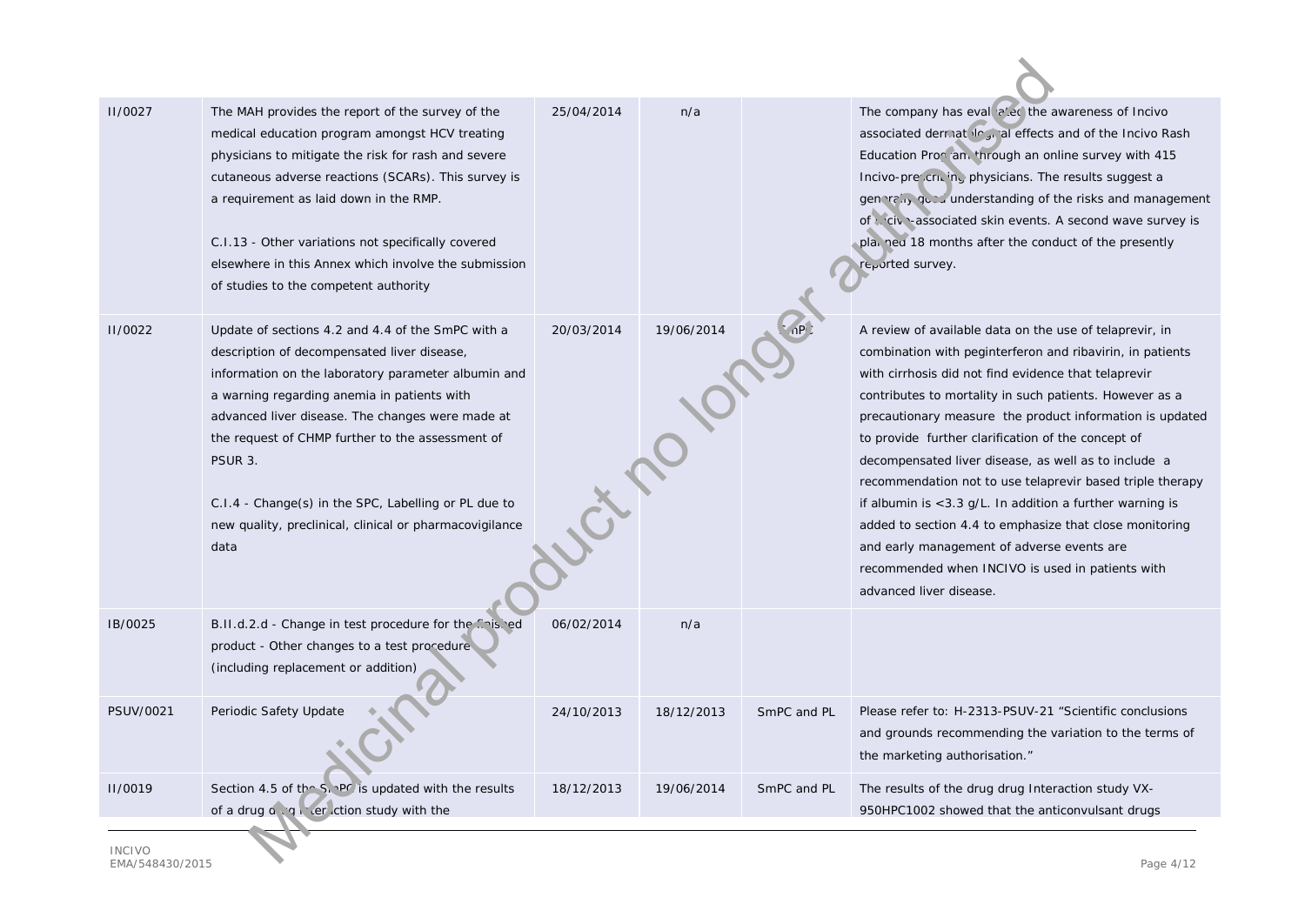|               | antiepileptics Phenytoin and Carbamazepine further<br>to a request of the CHMP made in the context of the<br>assessment of MEA 017. A minor wording correction<br>is also implemented in section 4.4 of the SmPC.<br>Furthermore, a minor update has been made to the<br>PL.<br>C.I.4 - Change(s) in the SPC, Labelling or PL due to<br>new quality, preclinical, clinical or pharmacovigilance<br>data |                         |            |             | carbamazepine and ph r ft in reduce telaprevir exposure.<br>Due to a simila. machanism, phenobarbital may also<br>reduce telaprevir concentrations. The data has been<br>reflected ir the S.nPC.                                                                                                                                                                                                                                                                                                                                                                                                                                                                                                                                     |  |
|---------------|---------------------------------------------------------------------------------------------------------------------------------------------------------------------------------------------------------------------------------------------------------------------------------------------------------------------------------------------------------------------------------------------------------|-------------------------|------------|-------------|--------------------------------------------------------------------------------------------------------------------------------------------------------------------------------------------------------------------------------------------------------------------------------------------------------------------------------------------------------------------------------------------------------------------------------------------------------------------------------------------------------------------------------------------------------------------------------------------------------------------------------------------------------------------------------------------------------------------------------------|--|
| IB/0020       | C.I.z - Changes (Safety/Efficacy) of Human and<br>Veterinary Medicinal Products - Other variation                                                                                                                                                                                                                                                                                                       | 17/10/2013<br>Journal R | 31/10/2013 | Sml cand PL | To implement class labeling onthe contra-indication on the<br>concomitant use of quetiapine and Incivo to update the<br>Product Information for INCIVO (SmPC sections 4.3, 4.5,<br>and the corresponding section in the PL).<br>In addition the MAH took the opportunity within this<br>variation to update the Product Information according to<br>QRD template version 9.0 to include the black symbol and<br>explanatory statements indicating the product is subject to<br>additional monitoring.<br>Furthermore, the MAH seized the opportunity to update its<br>representatives' contact list for: Belgium, Luxembourg,<br>Czech Republic, Hungary, Norway, France, Portugal,<br>Romania, Ireland, Iceland, Cyprus and Latvia. |  |
| IB/0016       | B.I.b.2.e - Change in test procedure for AS c<br>starting material/reagent/intermediate - Other<br>changes to a test procedure (including replacement<br>or addition) for the AS or a stating<br>material/intermediate                                                                                                                                                                                  | 20/09/2013              | n/a        |             |                                                                                                                                                                                                                                                                                                                                                                                                                                                                                                                                                                                                                                                                                                                                      |  |
| IB/0017       | B.I.d.1.a.4 - Stabili y or 4S - Change in the re-test<br>period/storage per.od - Extension or introduction of a                                                                                                                                                                                                                                                                                         | 15/08/2013              | n/a        |             |                                                                                                                                                                                                                                                                                                                                                                                                                                                                                                                                                                                                                                                                                                                                      |  |
| <b>INCIVO</b> |                                                                                                                                                                                                                                                                                                                                                                                                         |                         |            |             |                                                                                                                                                                                                                                                                                                                                                                                                                                                                                                                                                                                                                                                                                                                                      |  |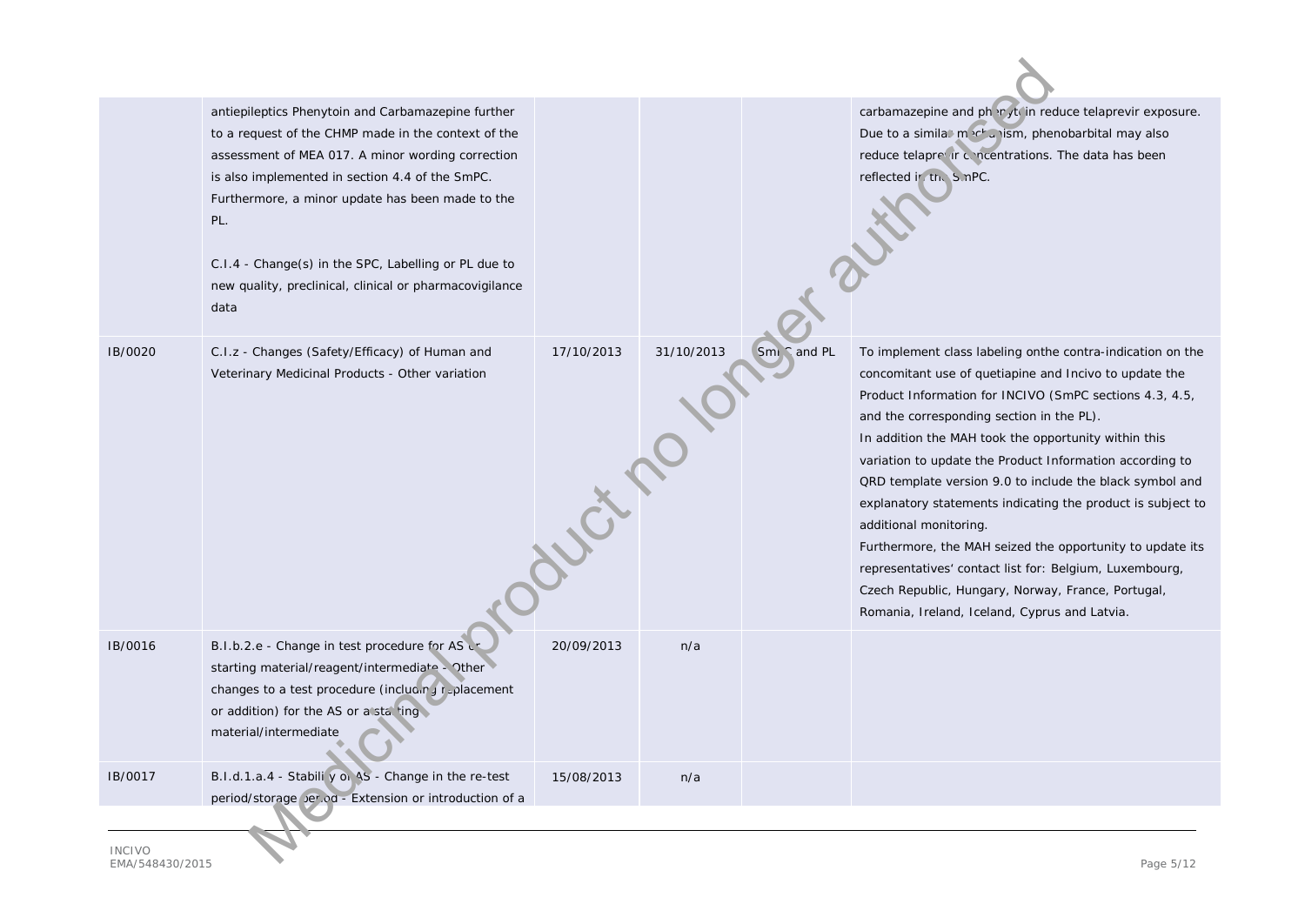|                | re-test period/storage period supported by real time<br>data                                                                                                                                                                                                                                                                                                                                                                                                                           |            |            |             |                                                                                                                                                                                                                                                                                                                                                                                                                                                                                                                                                                                                                                                                                                                                                                                                                                                                                                                                                                                                                                                                                                                                                                                                                                                                               |  |  |
|----------------|----------------------------------------------------------------------------------------------------------------------------------------------------------------------------------------------------------------------------------------------------------------------------------------------------------------------------------------------------------------------------------------------------------------------------------------------------------------------------------------|------------|------------|-------------|-------------------------------------------------------------------------------------------------------------------------------------------------------------------------------------------------------------------------------------------------------------------------------------------------------------------------------------------------------------------------------------------------------------------------------------------------------------------------------------------------------------------------------------------------------------------------------------------------------------------------------------------------------------------------------------------------------------------------------------------------------------------------------------------------------------------------------------------------------------------------------------------------------------------------------------------------------------------------------------------------------------------------------------------------------------------------------------------------------------------------------------------------------------------------------------------------------------------------------------------------------------------------------|--|--|
| N/0015         | Minor change in labelling or package leaflet not<br>connected with the SPC (Art. 61.3 Notification)                                                                                                                                                                                                                                                                                                                                                                                    | 02/08/2013 | 31/10/2013 | PL          | Inclusion of a ditional local representative of the MAH for<br>the the virtual member state Croatia.                                                                                                                                                                                                                                                                                                                                                                                                                                                                                                                                                                                                                                                                                                                                                                                                                                                                                                                                                                                                                                                                                                                                                                          |  |  |
| IG/0341        | C.I.z - Changes (Safety/Efficacy) of Human and<br>Veterinary Medicinal Products - Other variation                                                                                                                                                                                                                                                                                                                                                                                      | 31/07/2013 | n/a        |             |                                                                                                                                                                                                                                                                                                                                                                                                                                                                                                                                                                                                                                                                                                                                                                                                                                                                                                                                                                                                                                                                                                                                                                                                                                                                               |  |  |
| <b>II/0014</b> | Update of sections 4.2, 4.5, 4.8, 5.1 and 5.2 of the<br>SmPC with a twice daily dosing regimen for<br>telaprevir instead of every 8 hours. The PL is<br>updated accordingly. In addition, the meaning of<br>"undetectable" (i.e. target not detected) was<br>specified in sections 4.2 and 5.1 the SmPC<br>C.I.4 - Variations related to significant modifications<br>Programs of<br>of the SPC due in particular to new quality, pre-<br>clinical, clinical or pharmacovigilance data | 25/04/2013 | 27/05/2013 | SmPC an. PL | Study C211 was a randomised, open-label, Phase 3 study<br>conducted in treatment naïve patients who were<br>randomised to one of two treatment groups: Incivo 750 mg<br>every 8 hours or Incivo 1125 mg twice daily in combination<br>with peginterferon alfa-2a and ribavirin. The primary<br>objective was to demonstrate the non-inferiority of twice<br>over thrice daily regimen.<br>The SVR12 rate for the twice daily group was 74%<br>(274/369) compared to 73% (270/371) in the thrice daily<br>group with 95% confidence interval of the difference:<br>4.9%, 12.0%. The lower limit of the 95% CI (4.9%) was<br>greater than the pre-determined noninferiority margin of<br>11% and therefore the non inferiority of twice over thrice<br>daily regimen was demonstrated.<br>The safety profile of combination therapy with Incivo 1125<br>mg twice daily was similar to the safety profile for patients<br>receiving combination therapy with Incivo 750 mg every 8<br>hours. No new safety findings were identified.<br>As a result of the assessement of study C211, the CHMP<br>was of the opinion that Incivo 1125 mg can be<br>administered orally twice daily. The results of the study are<br>applicable to all patients for whom telaprevir is indicated. |  |  |
| II/0008/G      | This was an application for a group of variations.                                                                                                                                                                                                                                                                                                                                                                                                                                     | 25/04/2013 | 27/05/2013 | SmPC and PL | The assessment of these studies demonstrated that Incivo                                                                                                                                                                                                                                                                                                                                                                                                                                                                                                                                                                                                                                                                                                                                                                                                                                                                                                                                                                                                                                                                                                                                                                                                                      |  |  |
| <b>INCIVO</b>  |                                                                                                                                                                                                                                                                                                                                                                                                                                                                                        |            |            |             |                                                                                                                                                                                                                                                                                                                                                                                                                                                                                                                                                                                                                                                                                                                                                                                                                                                                                                                                                                                                                                                                                                                                                                                                                                                                               |  |  |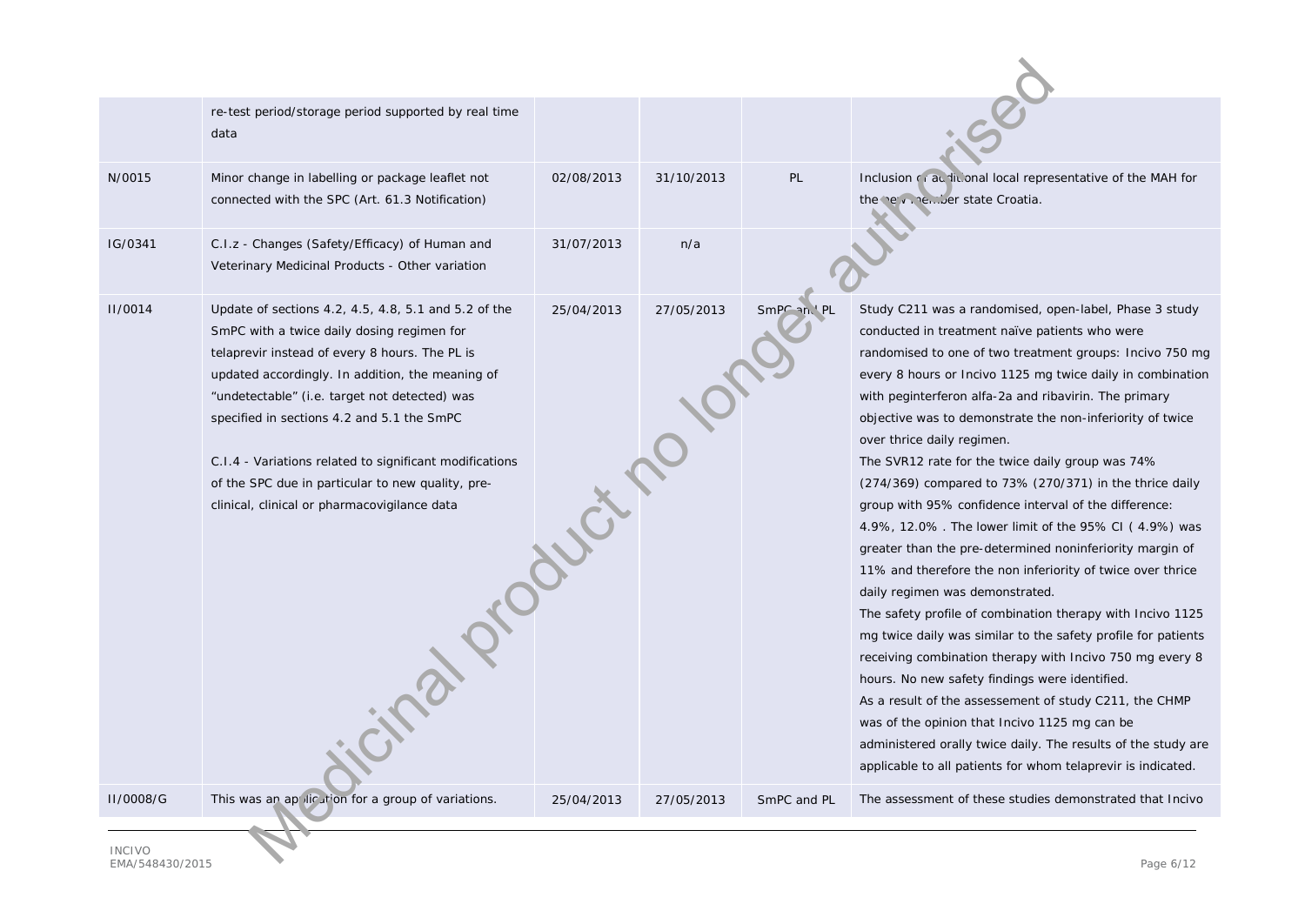Gouping of 6 variations to updates the sections 4.5 and 5.2 of the SmPC with new information on the involvement of aldo-ketoreductases in the metabolism of telaprevir based on the data from the study DMPK-DM-047, the in vitro CYP induction potential of telaprevir based on the data from the study H160 and study B050860, the UGT inhibition potential of telaprevir based on the data from the study FK10205, the inhibition potential of telaprevir on alcohol dehydrogenase based on the data from the study FK10206, the interaction of telaprevir with organic anion transporter polypeptides (OATPs) and the in vitro inhibition potential of telaprevir on OATPs, OAT1 and OCT2 based on the data from the study FK10183. Data from study H160 was submitted as a follow up to MEA010.1. The PL is updated in accordance.  $\frac{1}{2}$  of a such sixtension in probability in the set of the set of the set of the set of the set of the set of the set of the set of the set of the set of the set of the set of the set of the set of the set of the set

C.I.4 - Variations related to significant modifications of the SPC due in particular to new quality, preclinical, clinical or pharmacovigilance data C.I.4 - Variations related to significant modifications of the SPC due in particular to new quality, preclinical, clinical or pharmacovigilance data C.I.4 - Variations related to significant modific tions of the SPC due in particular to new  $\frac{1}{4}u_1$  lity, preclinical, clinical or pharmacovigi'... ce data C.I.4 - Variations related to significant modifications of the SPC due in particular to new quality, preclinical, clinical or pharmacovigilance data  $C.I.4$  - Variations related to significant modifications of the SPC in particular to new quality, pre-

INCIVO EMA/548430/2015 Page 7/12

is a strong, time deper dent inhibitor of CYP3A4 and also markedly inhibits  $F(x)$ . The time dependency indicates that inhibition of  $C^{\vee}$  3A<sup>4</sup> may be intensified during the first 2 weeks of treatment. After ending treatment, approximately one week may be needed for the inhibition to completely dis open. Other enzymes may also be involved in the metabolism e.g aldo ketoreductases and other proteolytic enzymes. No relevant inhibition by Incivo of CYP1A2, CYP2A6, CYP2B6, CYP2C8, CYP2C9, CYP2C19, and CYP2D6, and CYP2E1 isozymes was observed in vitro. Based on the results of drug drug interaction clinical studies (e.g., escitalopram, zolpidem, ethinylestradiol), induction of metabolic enzymes by telaprevir cannot be excluded. In vitro studies demonstrated that Incivo is an inhibitor of OATP1B1 and OATP2B1. Incivo inhibits organic anion transporter polypeptides (OATPs) OATP1B1 and OATP2B1. Concomitant administration of Incivo and drugs transported by these transporters such as fluvastatin, pravastatin, rosuvastatin, pitavastatin, bosentan and repaglinide should be undertaken with caution. Simvastatin is contraindicated due to the predicted marked increase in exposure caused by multiple mechanisms.

In vitro studies demonstrated that Incivo is not an inhibitor of UGT1A9 or UGT2B7. In vitro studies with recombinant UGT1A3 suggested that telaprevir may inhibit this enzyme. The clinical relevance of this is uncertain as administration of Incivo with a single dose of buprenorphine, a partial UGT1A3 substrate, to healthy adult subjects did not result in increases in buprenorphine exposures. No relevant inhibition by Incivo of alcohol dehydrogenase was observed in vitro. However, sufficiently high concentrations were not tested for intestinal inhibition to be excluded.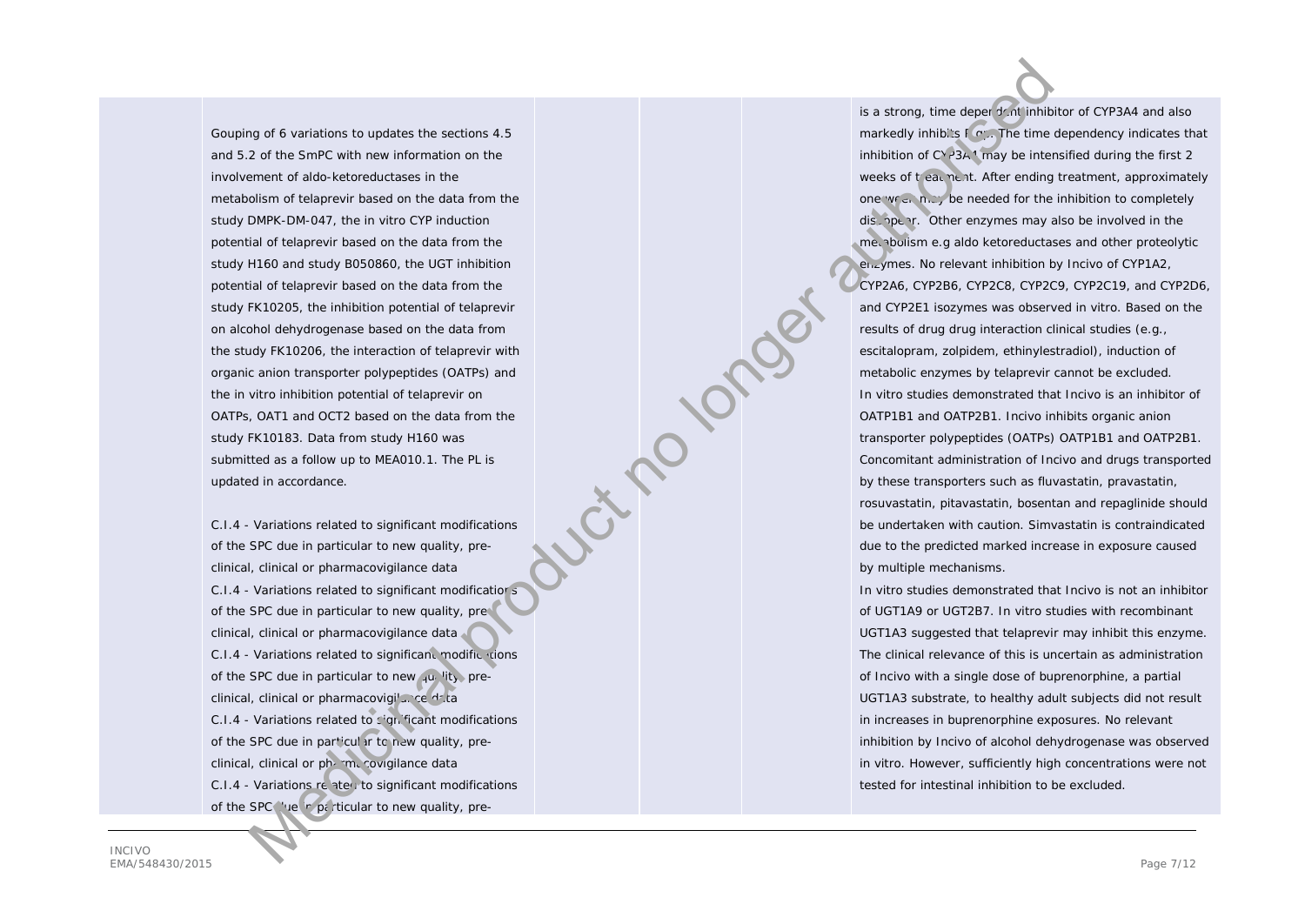|                                  | clinical, clinical or pharmacovigilance data<br>C.I.4 - Variations related to significant modifications<br>of the SPC due in particular to new quality, pre-<br>clinical, clinical or pharmacovigilance data                                                                                                                                                                                                                                                                                                                                                                                                                                                                                                                                                               |            |                           |                          |                                                                                                                                                                                                                                                                                                                                                                                                                                                                                                                                                                                                                                                                                                                                                                                                                                                                                                                                                                                                                                                                                                                                                                                                                                       |
|----------------------------------|----------------------------------------------------------------------------------------------------------------------------------------------------------------------------------------------------------------------------------------------------------------------------------------------------------------------------------------------------------------------------------------------------------------------------------------------------------------------------------------------------------------------------------------------------------------------------------------------------------------------------------------------------------------------------------------------------------------------------------------------------------------------------|------------|---------------------------|--------------------------|---------------------------------------------------------------------------------------------------------------------------------------------------------------------------------------------------------------------------------------------------------------------------------------------------------------------------------------------------------------------------------------------------------------------------------------------------------------------------------------------------------------------------------------------------------------------------------------------------------------------------------------------------------------------------------------------------------------------------------------------------------------------------------------------------------------------------------------------------------------------------------------------------------------------------------------------------------------------------------------------------------------------------------------------------------------------------------------------------------------------------------------------------------------------------------------------------------------------------------------|
| <b>II/0013</b>                   | Update of sections 4.4 and 4.8 of the SmPC with<br>information on reported Toxic Epidermal Necrolysis<br>(TEN). The recommendations for the monitoring and<br>management of rash have been updated in section<br>4.4. Update of section 4.8 of the SmPC with<br>information on reported erythema multiforme (EM)<br>cases. The PL is updated accordingly. Spelling errors<br>were corrected in Section 4.2 of the SmPC and in<br>Annex II.<br>In addition, proposal to issue a Direct Healthcare<br>Professional Communication letter to draw the<br>attention of the treating physicians to this new ADR.<br>C.I.4 - Variations related to significant modifications<br>of the SPC due in particular to new quality, pre-<br>clinical, clinical or pharmacovigilance data | 21/03/2013 | 22/04/2013<br>Coucir 2010 | SmPC, Annex<br>II and PL | Tw, oo, t marketing reports of toxic epidermal necrolysis<br>(TE. I), one with a fatal outcome, were reported from the<br>Drug Use-Results Surveillance Program in Japan.<br>The issue of the management of telaprevir, as well as<br>peginterferon and ribavirin, in case of telaprevir-associated<br>rash is extensively covered in the current product<br>information. It seems that these principles were not<br>followed in the management of the TEN cases.<br>This stresses the importance of adhering to the<br>recommendations for the monitoring and management of<br>rash given in the product information, including immediate<br>discontinuation of Incivo if severe rash develops.<br>In addition, emerging data suggest that co-treatment with<br>peginterferon and ribavirin can contribute to rash; these<br>medications may also need to be stopped in case of Incivo-<br>related rash.<br>Erythema multiforme (EM) cases were also reported with a<br>rare frequency.<br>A Dear Health Care Provider letter has been circulated to<br>inform prescribers of these events and advise them to<br>remind their patients to contact their doctor immediately if<br>they develop a rash or have a rash that gets worse. |
| <b>II/0009</b>                   | Update of sections 4.4 and 4.5 of the SmPC with<br>information on the CYP3A/ mh.'itory effect of<br>telaprevir and use with ferture yi and alfentanil. The<br>PL is updated according v. in addition, the MAH took<br>the opportunity to update the Annex II in accordance<br>to the latest LRL lemplate.                                                                                                                                                                                                                                                                                                                                                                                                                                                                  | 21/02/2013 | 22/04/2013                | SmPC, Annex<br>II and PL | Telaprevir is a strong inhibitor of CYP3A4. Careful<br>monitoring of therapeutic and adverse effects (including<br>respiratory depression) is recommended when telaprevir is<br>co-administered with alfentanil or fentanyl, including oral,<br>buccal, nasal and extended-release transdermal or<br>transmucosal preparations of fentanyl, especially at                                                                                                                                                                                                                                                                                                                                                                                                                                                                                                                                                                                                                                                                                                                                                                                                                                                                             |
| <b>INCIVO</b><br>FMA/548430/2015 |                                                                                                                                                                                                                                                                                                                                                                                                                                                                                                                                                                                                                                                                                                                                                                            |            |                           |                          | Page 8/12                                                                                                                                                                                                                                                                                                                                                                                                                                                                                                                                                                                                                                                                                                                                                                                                                                                                                                                                                                                                                                                                                                                                                                                                                             |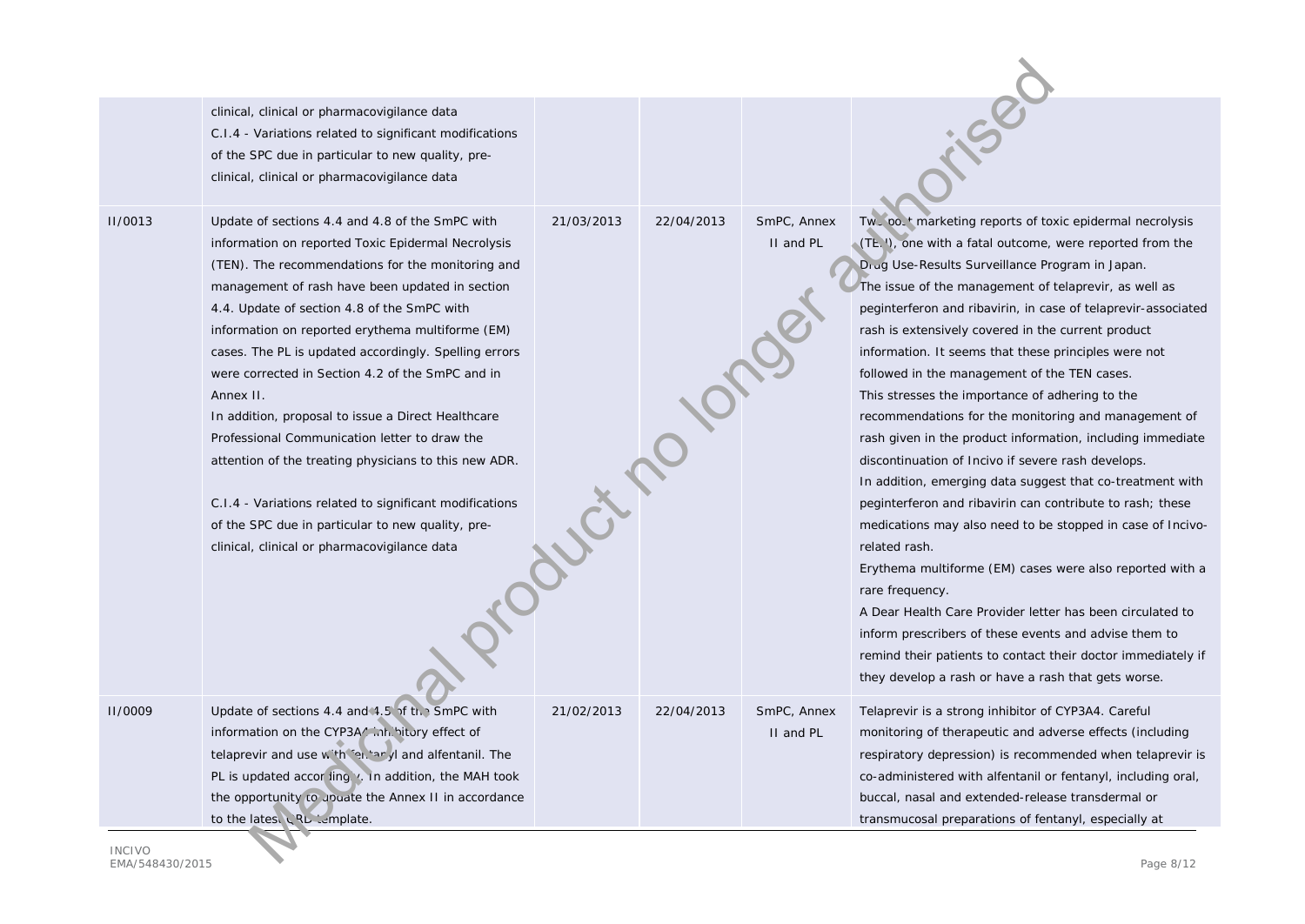|                                  | C.I.4 - Variations related to significant modifications<br>of the SPC due in particular to new quality, pre-<br>clinical, clinical or pharmacovigilance data                                                                                                                                                                                                                                                                                 |            |            |             | initiation of treatment. Dust ge adjustment of fentanyl or<br>alfentanil may be recusary. The most marked effects are<br>expected on or il, i asal and buccal/sublingual fentanyl<br>formulatio is.                                                                                                                                                                                                                                                                                                                                                                                                                                                                                                                                                                                                                                         |  |
|----------------------------------|----------------------------------------------------------------------------------------------------------------------------------------------------------------------------------------------------------------------------------------------------------------------------------------------------------------------------------------------------------------------------------------------------------------------------------------------|------------|------------|-------------|---------------------------------------------------------------------------------------------------------------------------------------------------------------------------------------------------------------------------------------------------------------------------------------------------------------------------------------------------------------------------------------------------------------------------------------------------------------------------------------------------------------------------------------------------------------------------------------------------------------------------------------------------------------------------------------------------------------------------------------------------------------------------------------------------------------------------------------------|--|
| IB/0012/G                        | This was an application for a group of variations.<br>B.I.a.1.z - Change in the manufacturer of AS or of a<br>starting material/reagent/intermediate for AS - Other<br>variation<br>B.I.a.1.z - Change in the manufacturer of AS or of a<br>starting material/reagent/intermediate for AS - Other<br>variation<br>B.I.a.1.z - Change in the manufacturer of AS or of a<br>starting material/reagent/intermediate for AS - Other<br>variation | 25/01/2013 | n/a        | October     |                                                                                                                                                                                                                                                                                                                                                                                                                                                                                                                                                                                                                                                                                                                                                                                                                                             |  |
| <b>II/0010</b>                   | Update of sections 4.4, 4.8 and 5.1 of the SmPC with<br>the outcomes of the SVR12 data of the ongoing<br>Phase 2a Study 110 in HCV-1/HIV-1 coinfected<br>subjects.<br>C.I.4 - Variations related to significant modificatior s<br>of the SPC due in particular to new quality, pre-<br>clinical, clinical or pharmacovigilance data                                                                                                          | 18/10/2012 | 19/11/2012 | SmPC        | The MAH updated sections 4.4, 4.8 and 5.1 of the SmPC<br>with the results of an interim analysis of an ongoing pilot<br>study in hepatitis C virus (HCV)/human immunodeficiency<br>virus (HIV)-coinfected patients. HCV/HIV-coinfected<br>patients are an important subgroup of HCV patients that<br>have more rapid disease progression and lower response to<br>peginterferon/ribavirin therapy. The presented data showed<br>that, as in HCV-monoinfected patients, telaprevir also adds<br>to the efficacy in coinfected patients, as measured by<br>sustained virological response (i.e. HCV RNA <25 IU/mL)<br>12 weeks after the last dose of study drug (SVR12). The<br>preliminary data also indicates that the safety profile of<br>telaprevir in HCV/HIV-coinfected patients is similar to that<br>seen in monoinfected patients. |  |
| <b>II/0006</b>                   | Update of section 6.5 of the SmPC with the results of                                                                                                                                                                                                                                                                                                                                                                                        | 20/09/2012 | 25/10/2012 | SmPC and PL | The MAH has performed an interaction study in two parts,                                                                                                                                                                                                                                                                                                                                                                                                                                                                                                                                                                                                                                                                                                                                                                                    |  |
| <b>INCIVO</b><br>$Dess \cap 112$ |                                                                                                                                                                                                                                                                                                                                                                                                                                              |            |            |             |                                                                                                                                                                                                                                                                                                                                                                                                                                                                                                                                                                                                                                                                                                                                                                                                                                             |  |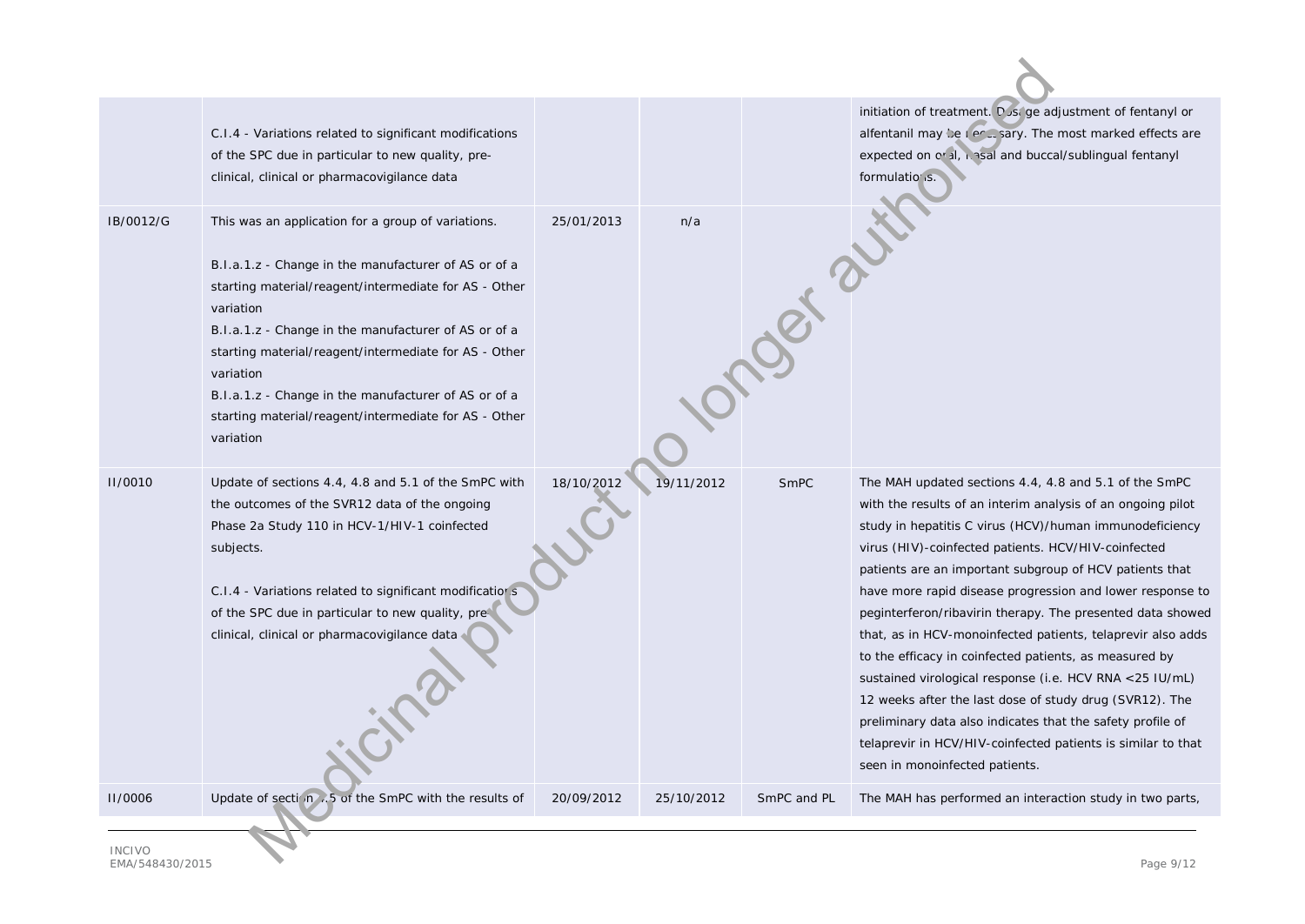|                             | a drug-drug interaction study (TMC125IFD1001) with<br>telaprevir, rilpivirine and etravirine. This study is part<br>of the commitments included in the Risk<br>Management Plan. In addition, a minor correction is<br>made to section 6.5 of the SmPC and sections 5 & 6<br>of PL (dessicant information: one or two pouches can<br>be present in a bottle) to align it with the information<br>in Module 3. The PL was further updated with the<br>contact information for the local representative in<br>Cyprus.<br>C.I.4 - Variations related to significant modifications<br>of the SPC due in particular to new quality, pre-<br>clinical, clinical or pharmacovigilance data |            |            |      | which adequately addr sues 1) the effect of telaprevir on<br>etravirine, and vice you a, and 2) the effect of telaprevir on<br>rilpivirine, and vice versa. The effect on the AUC, Cmax and<br>Cmin of the reportive compound is summarized in the<br>updated inc. $\sim$ SmPC section 4.5, Table 2, along with the<br>rection and resolution that no dose adjustment is required if the<br>drugs are co-administered. The conclusions drawn by the<br>Mrud are, in general, agreed upon.<br>This variation does not affect the benefit/risk balance of<br>Incivo. |  |
|-----------------------------|------------------------------------------------------------------------------------------------------------------------------------------------------------------------------------------------------------------------------------------------------------------------------------------------------------------------------------------------------------------------------------------------------------------------------------------------------------------------------------------------------------------------------------------------------------------------------------------------------------------------------------------------------------------------------------|------------|------------|------|--------------------------------------------------------------------------------------------------------------------------------------------------------------------------------------------------------------------------------------------------------------------------------------------------------------------------------------------------------------------------------------------------------------------------------------------------------------------------------------------------------------------------------------------------------------------|--|
| IAIN/0011                   | C.I.z - Changes (Safety/Efficacy) of Human and<br>Veterinary Medicinal Products - Other variation                                                                                                                                                                                                                                                                                                                                                                                                                                                                                                                                                                                  | 23/08/2012 |            |      |                                                                                                                                                                                                                                                                                                                                                                                                                                                                                                                                                                    |  |
| IB/0007/G                   | This was an application for a group of variations.<br>B.I.a.1.z - Change in the manufacturer of AS or of a<br>starting material/reagent/intermediate for AS - Other<br>variation<br>B.I.a.3.a - Change in batch size (including batch size<br>ranges) of AS or intermediate - Up to 10-fold<br>increase compared to the currently ap, roved antch<br>size                                                                                                                                                                                                                                                                                                                          | 19/07/20   | n/a        |      |                                                                                                                                                                                                                                                                                                                                                                                                                                                                                                                                                                    |  |
| <b>II/0004</b>              | Update of section 4.5 of the CmrC with the results of<br>a drug-drug interaction study with telaprevir and<br>buprenorphine.<br>C.I.4 - Vari, 'ioi of related to significant modifications                                                                                                                                                                                                                                                                                                                                                                                                                                                                                         | 16/02/2012 | 19/03/2012 | SmPC | The final results of a drug-drug interaction study of<br>telaprevir with buprenorphine have been submitted. Results<br>showed that buprenorphine exposure was not affected<br>during coadministration with telaprevir. Telaprevir exposure<br>during coadministration with buprenorphine/naloxone was                                                                                                                                                                                                                                                              |  |
| <b>INCIVO</b><br>Dess 10/12 |                                                                                                                                                                                                                                                                                                                                                                                                                                                                                                                                                                                                                                                                                    |            |            |      |                                                                                                                                                                                                                                                                                                                                                                                                                                                                                                                                                                    |  |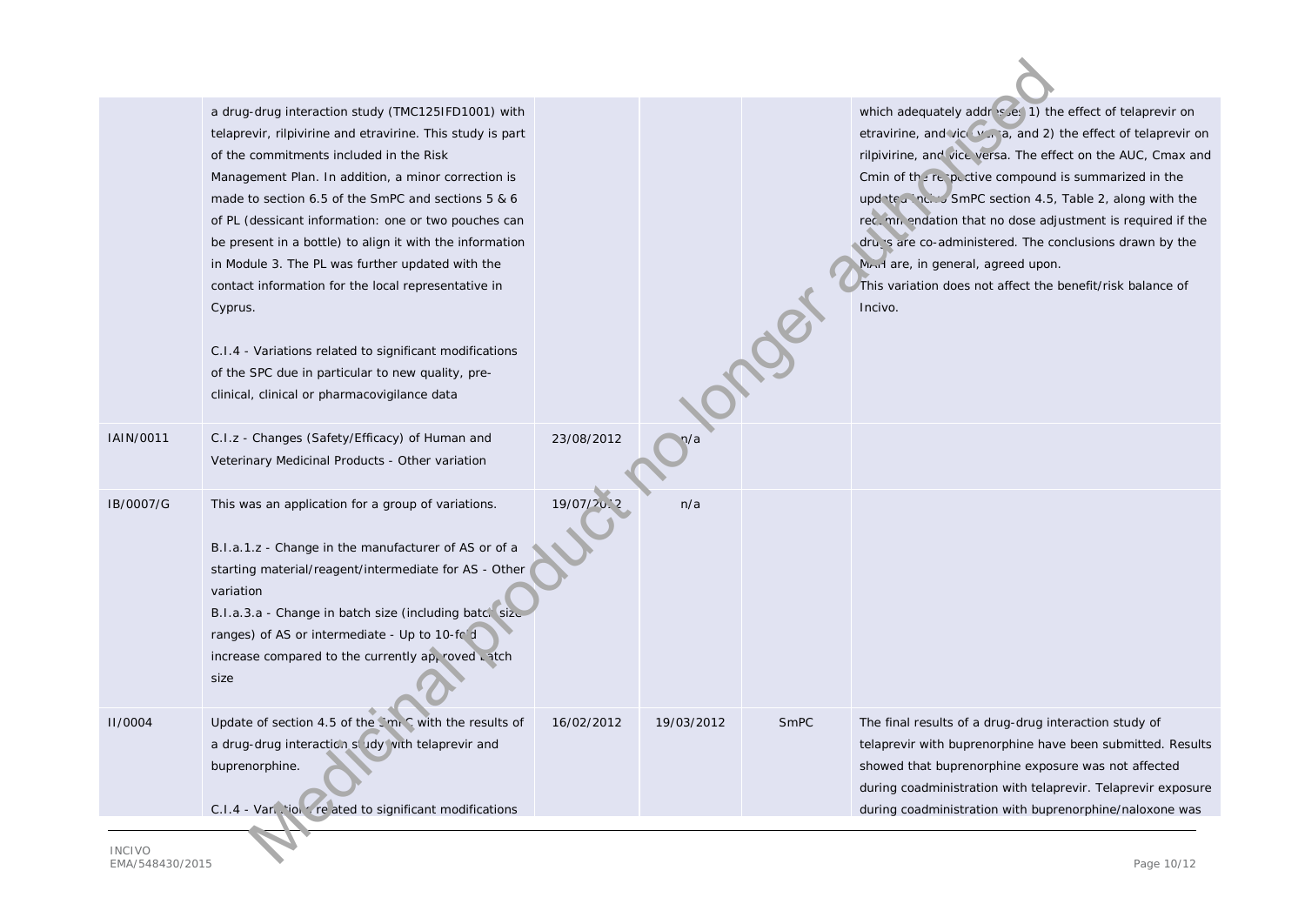|                                                                  | of the SPC due in particular to new quality, pre-<br>clinical, clinical or pharmacovigilance data                                                                                                                                                                                                                                                                                                                                                                                                                                                                                                                                |            |            |                                        | comparable to historical telaprevir exposure when<br>telaprevir was cdn in the red alone. Therefore, telaprevir<br>and buprenorp line can be coadministered without dose<br>modifications.                                                                                                                                                                                                                                                                                                                                                      |  |  |
|------------------------------------------------------------------|----------------------------------------------------------------------------------------------------------------------------------------------------------------------------------------------------------------------------------------------------------------------------------------------------------------------------------------------------------------------------------------------------------------------------------------------------------------------------------------------------------------------------------------------------------------------------------------------------------------------------------|------------|------------|----------------------------------------|-------------------------------------------------------------------------------------------------------------------------------------------------------------------------------------------------------------------------------------------------------------------------------------------------------------------------------------------------------------------------------------------------------------------------------------------------------------------------------------------------------------------------------------------------|--|--|
| <b>II/0003</b>                                                   | Update of section 4.5 of the SmPC with the results of<br>a drug-drug interaction study with telaprevir and<br>raltegravir. In addition since a definitive ATC code<br>has been assigned to Telaprevir by the WHO this<br>code has been added to the product information. The<br>MAH also took the opportunity to update the list of<br>local representatives in the PL. Furthermore, the PI is<br>being brought in line with the latest QRD template<br>version.<br>C.I.4 - Variations related to significant modifications<br>of the SPC due in particular to new quality, pre-<br>clinical, clinical or pharmacovigilance data | 16/02/2012 | 19/03/2012 | SmPC, Annex<br>II, Labelling<br>and PL | The fight pigarmacokinetics and safety data of a drug-drug<br>in erantion study of telaprevir with raltegravir have been<br>oubraitted. Results showed that telaprevir exposure was not<br>. fected by concomitant administration of raltegravir.<br>Raltegravir exposure was increased by 31% during<br>coadministration with telaprevir. Due to the safety profile of<br>raltegravir, this increase is not considered to be clinically<br>relevant. Therefore telaprevir and raltegravir can be<br>coadministered without dose modifications. |  |  |
| IB/0005                                                          | B.II.b.3.z - Change in the manufacturing process of<br>the finished product - Other variation                                                                                                                                                                                                                                                                                                                                                                                                                                                                                                                                    | 20/07/2012 | n/a        |                                        |                                                                                                                                                                                                                                                                                                                                                                                                                                                                                                                                                 |  |  |
| N/0002                                                           | The MAH took this opportunity to update the contact<br>details of the local representatives in Cyprus,<br>Romania, Spain and Slovakia.<br>Minor change in labelling or package lea. et not<br>connected with the SPC (Art. 61.3 No difunction)                                                                                                                                                                                                                                                                                                                                                                                   | 12/12/2011 | 19/03/2012 | PL                                     | The MAH took this opportunity to update the contact details<br>of the local representatives in Cyprus, Romania, Spain and<br>Slovakia.                                                                                                                                                                                                                                                                                                                                                                                                          |  |  |
| IB/0001                                                          | B.II.e.5.a.2 - Change in plack size of the finished<br>product - Change in the number of units (e.g.<br>tablets, ampoules, (tc.) in a pack - Change outside<br>the range of the currently approved pack sizes                                                                                                                                                                                                                                                                                                                                                                                                                    | 13/10/2011 | 13/10/2011 | SmPC,<br>Labelling and<br>PL           |                                                                                                                                                                                                                                                                                                                                                                                                                                                                                                                                                 |  |  |
| <b>INCIVO</b><br>T A A / T A O A Q O / Q A T<br>$D_{0.000}$ 11/1 |                                                                                                                                                                                                                                                                                                                                                                                                                                                                                                                                                                                                                                  |            |            |                                        |                                                                                                                                                                                                                                                                                                                                                                                                                                                                                                                                                 |  |  |